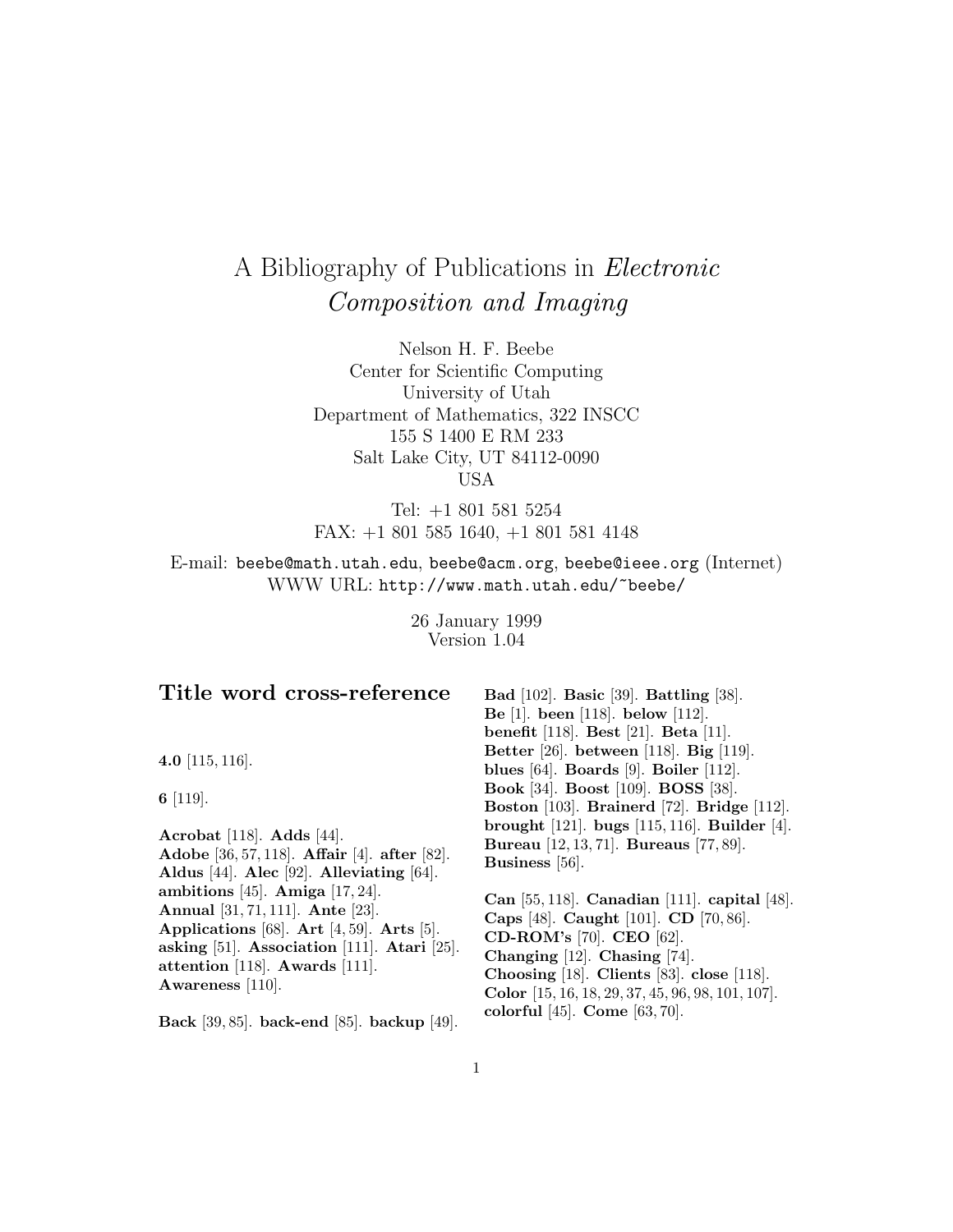**Comes** [10, 15, 52]. **Communications** [10]. **company** [45]. **Comparisons** [43]. **compression** [62]. **Computer** [57, 111]. **Computers** [19]. **Contest** [61]. **Corel** [58, 115, 116]. **Coreldraw** [16, 61, 79, 115, 116]. **Corporate** [69]. **Correcting** [84]. **Couckuyt** [92]. **Cover** [33]. **Cowboy** [55]. **Created** [20]. **Creating** [33, 59, 69]. **creativity** [112].

**dancing** [65]. **Darkroom** [30]. **Data** [64]. **Debunking** [86]. **decks** [112]. **Densitometry** [107]. **Design** [19, 61]. **designed** [118]. **Designer** [23, 53]. **Designers** [83]. **Desktop** [101, 104]. **did** [114]. **Digital** [30, 91, 120]. **Dilemma** [40]. **Directory** [31, 71]. **discusses** [62]. **disk** [42, 64]. **Do** [6, 64, 75]. **Documents** [120]. **does** [118]. **Domain** [8]. **Don't** [117]. **Double** [42]. **Dr.** [47].

**EC** [31, 33, 47, 50, 72, 92, 118]. **editing** [52]. **Editor** [5]. **Editorial** [106]. **Effects** [99]. **EFI** [45]. **Electronic** [17, 97, 112]. **Electrons** [65]. **End** [85, 101]. **engineering** [112]. **Enough** [88]. **Environmental** [110]. **Equal** [20]. **Error** [84]. **Everything** [54]. **eyed** [86].

**Family** [4]. **Fast** [88]. **FAX** [67]. **Feature** [61]. **Features** [122]. **Featuring** [38]. **File** [38, 62, 73]. **Files** [42]. **Film** [90]. **Finally** [101]. **Finding** [82]. **Fire** [58]. **Firm** [31]. **Font** [36, 43, 60, 93, 99]. **Fontographer** [4]. **Fonts** [70]. **Food** [1]. **Force** [76]. **forget** [117]. **format** [36]. **Formats** [38]. **formatted** [118]. **Foundries** [63]. **Four** [26]. **Fourth** [71]. **Fred** [67, 74, 95, 106]. **front** [85]. **front-end** [85]. **full** [64]. **Fundamentals** [13]. **Future** [95].

**Games** [56]. **Gerald** [47]. **Gets** [87].

**Getting** [21, 118]. **Goes** [106]. **Good** [63]. **Goodbye** [22]. **got** [67]. **Graphics** [5, 111, 121]. **Great** [19]. **Grows** [24].

**hard** [42, 64]. **hardware** [105]. **heads** [65]. **Here** [89]. **High** [35, 98, 101, 117]. **High-Quality** [98]. **High-Speed** [117]. **High-Volume** [117]. **House** [90].

**Identity** [69]. **If** [1]. **Illustrator** [57]. **image** [52]. **Imaginary** [74]. **Imaging** [35, 118]. **Import** [73]. **important** [117]. **Importer** [4]. **Importing** [59]. **Ins** [46]. **Interview** [47, 50, 72, 92]. **issues** [62].

**Jaggies** [22].

**Know** [75, 91, 107]. **Knowledge** [81]. **Kodak** [86].

**Laser** [117]. **Last** [117]. **latest** [105]. **Lazy** [102]. **Less** [94]. **Letters** [5, 48]. **lines** [118]. **Link** [100]. **Look** [97, 118]. **Looks** [95]. **lot** [112, 118]. **Love** [1]. **Lucky** [68]. **Luke** [76].

**major** [115, 116]. **Management** [42, 93]. **Master** [36]. **materials** [59]. **Me** [66]. **Media** [74]. **Medium** [70]. **Messages** [84]. **Midi** [6]. **Missing** [100]. **Modem** [1]. **Moments** [19]. **Mr.** [7]. **Multiple** [36]. **Multiplying** [36]. **Murch** [47]. **Music** [1, 7, 25]. **My** [96]. **mysteries** [38].

**Need** [91, 107]. **Needs** [77]. **networks** [118]. **Never** [48, 88]. **Next** [57, 118]. **Nightmare** [60]. **Nine** [68]. **Number** [68].

**Oblivion** [65]. **observations** [49]. **online** [51]. **Opposing** [50]. **option** [117]. **Other** [59]. **Output** [73, 117]. **Oxymoron** [48].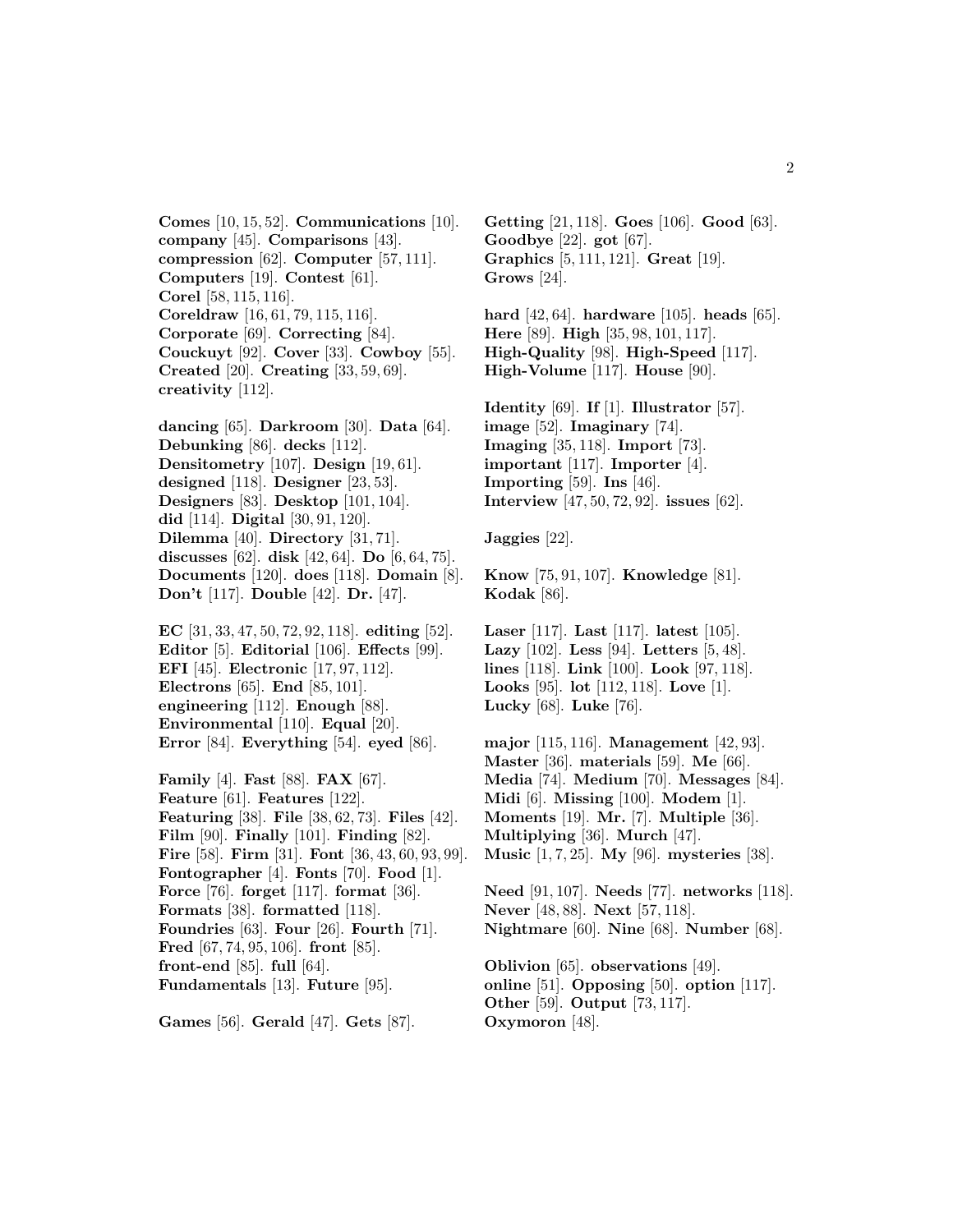**pages** [118]. **Paper** [81]. **Part** [71]. **Paul** [53, 72]. **PC** [2, 8, 15, 70, 98]. **Perfect** [94]. **Performance** [2, 35, 109]. **Photo** [86]. **Photography** [91]. **Planning** [32]. **platforms** [118]. **Please** [7]. **Pleasure** [42]. **Plenty** [51]. **Plug** [46]. **Plug-Ins** [46]. **Portability** [45]. **Possibilities** [36]. **PostScript** [27, 40, 68, 79]. **Powerful** [52]. **practical** [49]. **Prepress** [17]. **President** [62]. **Printer** [18, 68, 80]. **Printers** [117]. **printing** [75]. **Prize** [111]. **Problems** [73]. **Production** [34]. **Productivity** [85]. **program** [115, 116]. **Public** [8]. **Publishing** [8]. **Pushing** [2].

**Quality** [98]. **quirks** [115, 116].

**Rainbows** [74]. **Re** [6, 59]. **Re-creating** [59]. **read** [65]. **read-write** [65]. **Real** [87]. **reference** [59]. **Resolution** [3]. **Retrofitting** [27]. **Returns** [58]. **Reviews** [102]. **Revolution** [3]. **Right** [18]. **Role** [12]. **ROM's** [70]. **Room** [112].

**sail** [82]. **Says** [74]. **Scan** [21, 26, 66]. **Scanners** [20, 50]. **Scanning** [32, 107]. **season** [121]. **Sending** [113]. **Serious** [56]. **Service** [12, 13, 71, 77, 89]. **Seybold** [103]. **Shading** [37]. **share** [118]. **shoals** [82]. **should** [48]. **show** [121]. **Site** [11]. **Small** [45, 63]. **smooth** [82]. **Software** [46, 99, 105]. **Solved** [73]. **Some** [49, 104]. **Sources** [59]. **Spanning** [14]. **Special** [61, 99]. **Spectrum** [14]. **Speed** [117]. **Spinning** [65]. **Stakes** [45]. **Starry** [86]. **Starry-eyed** [86]. **Stay** [89]. **Step** [117, 118]. **Steps** [26]. **still** [112]. **Stop** [74]. **Storm** [62]. **strategies** [42]. **Strategy** [108]. **Street** [60]. **strengths** [115, 116]. **Studio** [19]. **Success** [108]. **Survival** [90]. **Sych** [53].

**Systems** [36].

**takes** [118]. **Tales** [34]. **Technology** [62]. **telephone** [118]. **There** [112]. **Things** [63]. **Time** [70]. **Timing** [54]. **Tips** [119]. **Top** [111]. **Top-Prize** [111]. **Toys** [105]. **tragedies** [104]. **Trainers** [28]. **Training** [28, 31]. **Tricks** [119]. **triumphs** [104]. **Two** [42, 50]. **Type** [51, 53, 94, 119]. **Typographic** [36, 48].

**ultimate** [121]. **upgrade** [115, 116]. **Ups** [23]. **Use** [48, 76]. **Users** [102, 118]. **Using** [16].

**vector** [59]. **Views** [50]. **Virtual** [80]. **Vision** [86]. **Volume** [32, 117]. **VR** [87].

**War** [122]. **weakness** [115, 116]. **Welcome** [104]. **WFN** [38]. **Who** [77]. **Window** [96]. **Windows** [10, 52, 89, 93]. **Winners** [61, 111]. **Work** [53, 98, 118]. **World** [61]. **write** [65].

**Xpress** [78]. **Xtending** [41].

**yours** [51]. **Yourself** [41, 78].

**Zen** [29]. **Zippity** [64].

# **References**

#### **Ander:1990:MIM**

[1] Chuck Ander. Music if music be the food of love–modem on. Electronic Composition and Imaging, 4(??):18–??, May 1990. ISSN 0838-9535.

### **Shilling:1990:PPP**

[2] Gary Shilling. Pushing PC performance. Electronic Composition and Imaging, 4 (??):26–??, May 1990. ISSN 0838-9535.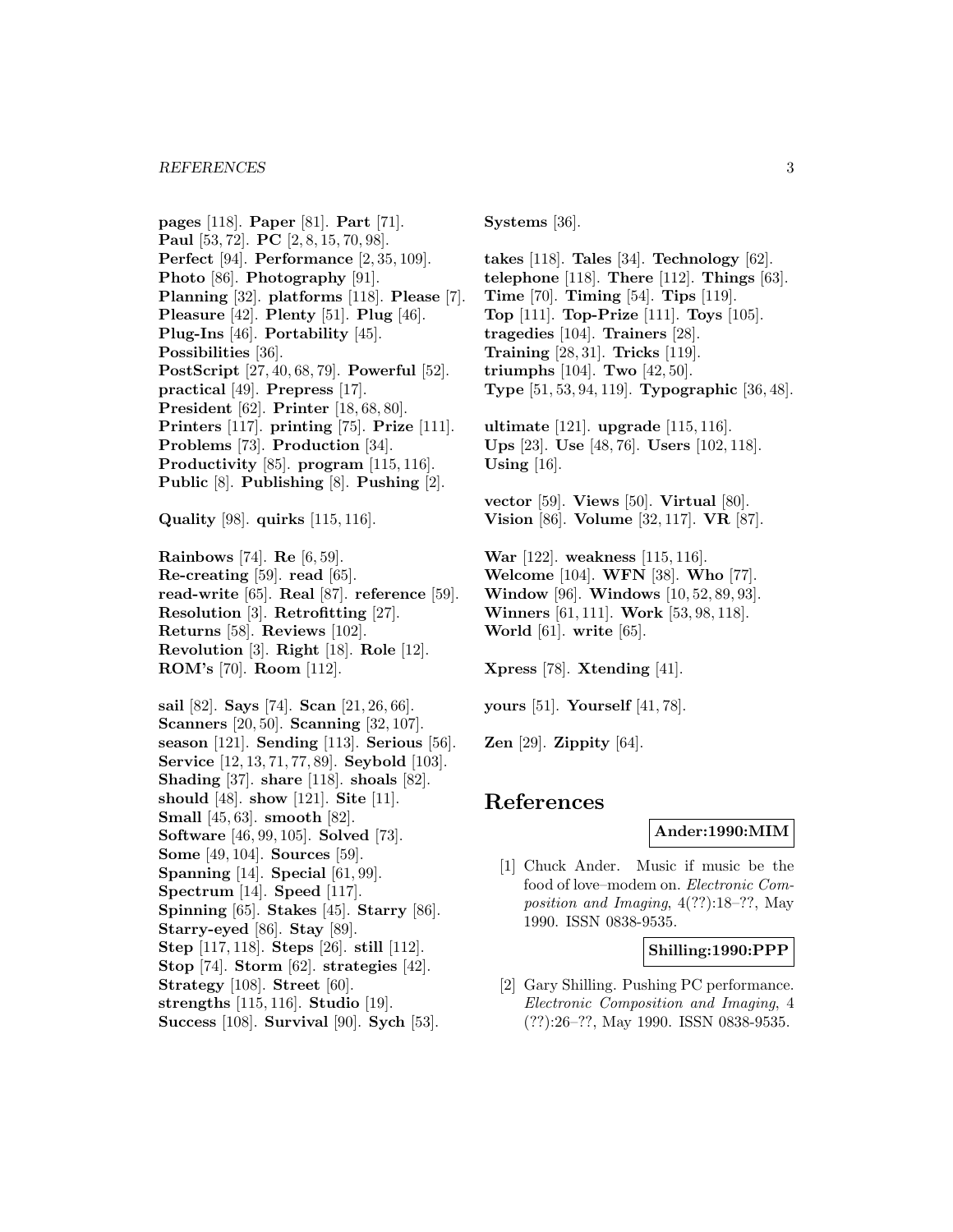### **Reis:1990:RR**

[3] Charlie Reis. The resolution revolution. Electronic Composition and Imaging, 4 (??):34–??, May 1990. ISSN 0838-9535.

### **Dako:1990:FAF**

[4] Peter Dako. A family affair: Fontographer, The Art Importer, Family Builder. Electronic Composition and Imaging, 4 (??):44–??, May 1990. ISSN 0838-9535.

# **Shilling:1990:ALG**

[5] Gary Shilling. Arts and Letters Graphics Editor. Electronic Composition and Imaging, 4(??):48–??, May 1990. ISSN 0838-9535.

### **Fleming:1990:DRM**

[6] Sherwood Fleming. Do re Midi. Electronic Composition and Imaging, 4(1): 12–??, March 1990. ISSN 0838-9535.

### **Dako:1990:MMP**

[7] Peter Dako. Mr. Music please. Electronic Composition and Imaging, 4(1): 15–??, March 1990. ISSN 0838-9535.

### **Ander:1990:PDP**

[8] Chuck Ander. Public domain PC publishing. Electronic Composition and Imaging, 4(1):38–??, March 1990. ISSN 0838-9535.

### **Ander:1990:MB**

[9] Chuck Ander. More boards. Electronic Composition and Imaging, 4(1):41–??, March 1990. ISSN 0838-9535.

#### **Dickman:1990:CCW**

[10] Chris Dickman. Communications comes to Windows. Electronic Composition and Imaging, 4(1):43–??, March 1990. ISSN 0838-9535.

### **Trusty:1990:BS**

[11] Patricia Trusty. Beta site. Electronic Composition and Imaging, 4(1):49–??, March 1990. ISSN 0838-9535.

## **McIlroy:1990:SBC**

[12] Thad McIlroy. The service bureau's changing role. Electronic Composition and Imaging, 4(1):64–??, March 1990. ISSN 0838-9535.

### **Mothersill:1990:SBF**

[13] Gillian Mothersill. Service bureau fundamentals. Electronic Composition and Imaging, 4(1):78–??, March 1990. ISSN 0838-9535.

### **Wasson:1990:SS**

[14] Gregory Wasson. Spanning the spectrum. Electronic Composition and Imaging, 4(3):26–??, June 1990. ISSN 0838- 9535.

#### **Anonymous:1990:CCP**

[15] Anonymous. Color comes to the PC. Electronic Composition and Imaging, 4 (3):32–??, June 1990. ISSN 0838-9535.

### **Dickman:1990:UCC**

[16] Chris Dickman. Using color in Corel-Draw. Electronic Composition and Imaging, 4(3):36–??, June 1990. ISSN 0838-9535.

### **Evans:1990:EPA**

[17] Jeff Evans. Electronic prepress on the Amiga. Electronic Composition and Imaging, 4(3):42–??, June 1990. ISSN 0838-9535.

#### **Reis:1990:CRC**

[18] Charles Reis. Choosing the right color printer. Electronic Composition and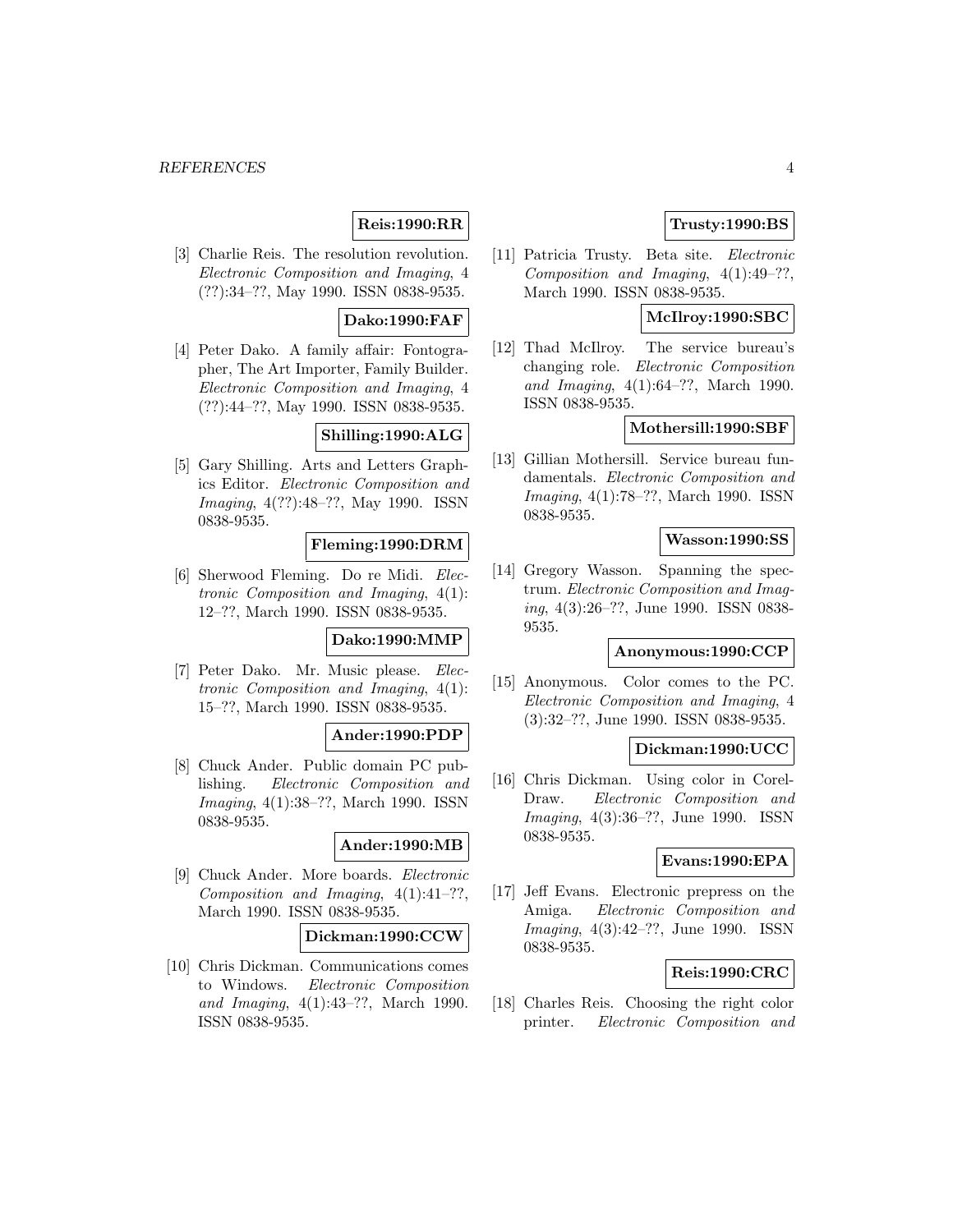Imaging, 4(3):48–??, June 1990. ISSN 0838-9535.

**Graff:1990:GMC**

[19] Tom Graff. Great moments of computers in the design studio. Electronic Composition and Imaging, 4(3):54–??, June 1990. ISSN 0838-9535.

### **Reis:1990:ASC**

[20] Charlie Reis. Not all scanners are created equal. Electronic Composition and Imaging, 4(4):36–??, September 1990. ISSN 0838-9535.

#### **Roth:1990:GBS**

[21] Steve Roth. Getting the best scan. Electronic Composition and Imaging, 4(4): 40–??, September 1990. ISSN 0838-9535.

#### **Shilling:1990:GJ**

[22] Gary Shilling. Goodbye jaggies. Electronic Composition and Imaging, 4(4): 44–??, September 1990. ISSN 0838-9535.

#### **Kieran:1990:DUA**

[23] Michael Kieran. Designer 3 ups the ante. Electronic Composition and Imaging, 4 (4):49–??, September 1990. ISSN 0838- 9535.

#### **Dickman:1990:AG**

[24] Chris Dickman. The Amiga grows up. Electronic Composition and Imaging, 4 (4):55–??, September 1990. ISSN 0838- 9535.

#### **Sauve:1990:MA**

[25] Steve Sauve. Music on the Atari. Electronic Composition and Imaging, 4(4): 58–??, September 1990. ISSN 0838-9535.

#### **Bingham:1991:FSB**

[26] G. Bingham and A. Stephen. Four steps to a better scan. Electronic Composition and Imaging, 5(3):20–??, May 1991. ISSN 0838-9535.

### **Dickman:1991:RP**

[27] Chris Dickman and Dezso Nagy. Retrofitting PostScript. Electronic Composition and Imaging, 5(3):26–??, May 1991. ISSN 0838-9535.

#### **Bosworth:1991:TT**

[28] David Bosworth. Trainers on training. Electronic Composition and Imaging, 5 (3):32–??, May 1991. ISSN 0838-9535.

### **Rowley:1991:ZC**

[29] Margo Rowley. The zen of color. Electronic Composition and Imaging, 5(3): 38–??, May 1991. ISSN 0838-9535.

#### **Dako:1991:DD**

[30] Peter Dako. Digital darkroom 2.0. Electronic Composition and Imaging, 5(3): 42–??, May 1991. ISSN 0838-9535.

### **Anonymous:1991:EAT**

[31] Anonymous. The EC and I Annual Training Firm Directory. Electronic Composition and Imaging, 5(3):54–??, May 1991. ISSN 0838-9535.

### **Rowley:1991:PVS**

[32] Margo Rowley. Planning for volume scanning. Electronic Composition and Imaging, 5(5):26–??, September 1991. ISSN 0838-9535.

#### **Shakespeare:1991:CEC**

[33] Courtland Shakespeare. Creating an EC and I cover. Electronic Composition and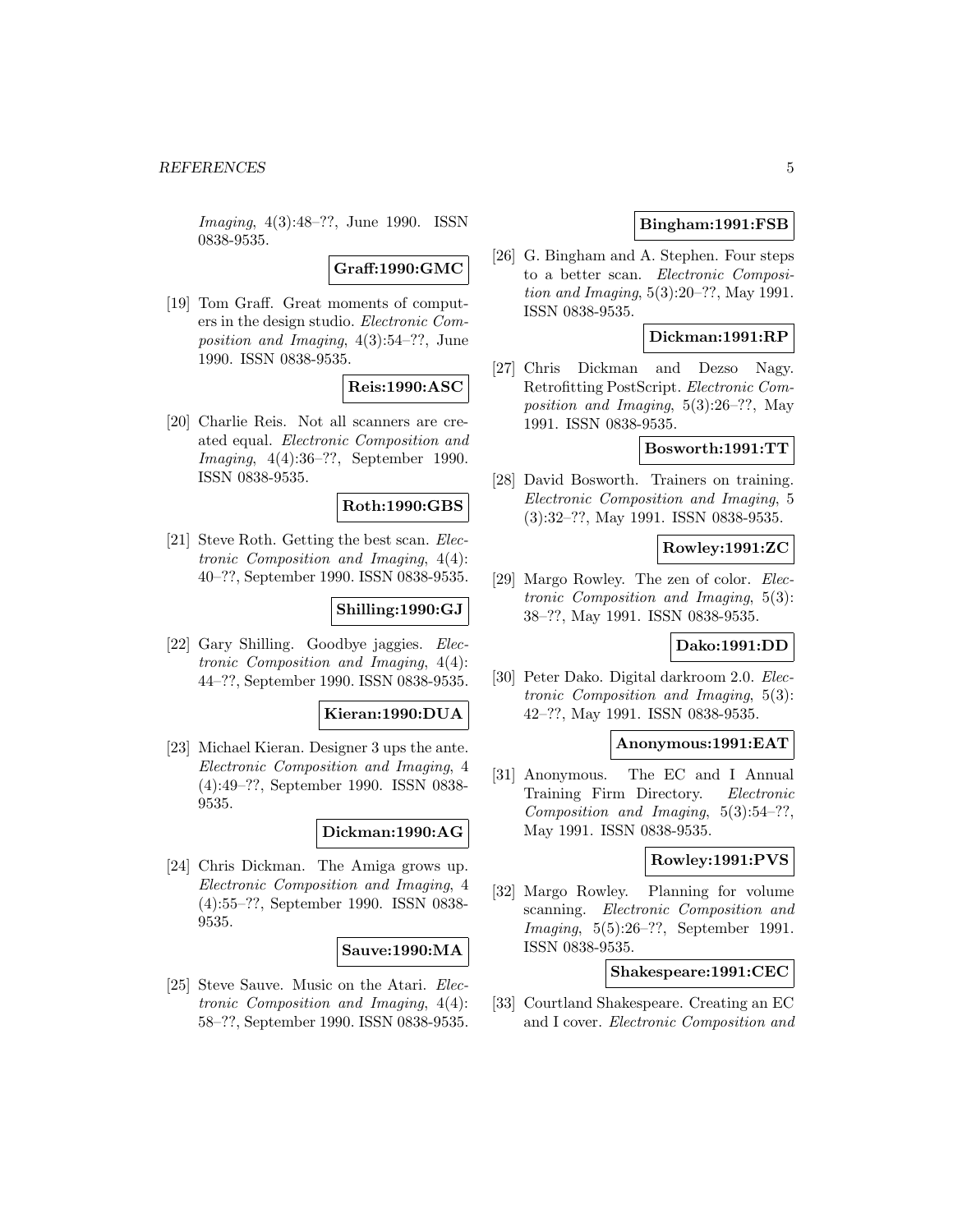Imaging, 5(5):30–??, September 1991. ISSN 0838-9535.

**Dickman:1991:TBP**

[34] Chris Dickman and Sherwood Fleming. Tales of book production. Electronic Composition and Imaging, 5(5):32–??, September 1991. ISSN 0838-9535.

# **Kieran:1992:HPI**

[35] Michael Kieran. High performance imaging. Electronic Composition and Imaging, 6(??):6–??, June 1992. ISSN 0838-9535.

# **Dean:1992:MYT**

[36] David Dean. Multiplying your typographic possibilities Adobe Systems' Multiple Master font format. Electronic Composition and Imaging,  $6(??):8-??$ , March 1992. ISSN 0838-9535.

**Shakespeare:1992:CS**

[37] Courtland Shakespeare. Color shading. Electronic Composition and Imaging, 6 (??):8–??, October 1992. ISSN 0838- 9535.

#### **Schettini:1992:BFF**

[38] Stephen Schettini. Battling file formats featuring the mysteries of WFN BOSS. Electronic Composition and Imaging, 6 (??):12–??, March 1992. ISSN 0838- 9535.

### **Weibel:1992:BB**

[39] Bob Weibel. Back to Basic. Electronic Composition and Imaging, 6(??):12–??, June 1992. ISSN 0838-9535.

#### **Shubitz:1992:PD**

[40] Steve Shubitz. The PostScript dilemma. Electronic Composition and Imaging, 6 (??):14–??, October 1992. ISSN 0838- 9535.

### **Buckingham:1992:XY**

[41] William Buckingham. Xtending yourself. Electronic Composition and Imaging, 6(??):16–??, June 1992. ISSN 0838- 9535.

### **Shubitz:1992:DYP**

[42] Steve Shubitz. Double your pleasure, double your files two hard disk management strategies. Electronic Composition and Imaging, 6(??):18–??, March 1992. ISSN 0838-9535.

### **Dean:1992:FC**

[43] David Dean. Font comparisons. Electronic Composition and Imaging, 6(??): 20–??, October 1992. ISSN 0838-9535.

#### **Dako:1992:AA**

[44] Peter Dako. Aldus adds up. Electronic Composition and Imaging, 6(??):22–??, June 1992. ISSN 0838-9535.

### **Kieran:1992:ESC**

[45] Michael Kieran. EFI stakes out color portability A small company with colorful ambitions. Electronic Composition and Imaging, 6(??):22–??, March 1992. ISSN 0838-9535.

### **Kieran:1992:SP**

[46] Michael Kieran. Software plug-ins. Electronic Composition and Imaging, 6(??): 26–??, June 1992. ISSN 0838-9535.

#### **Anonymous:1992:EID**

[47] Anonymous. The EC and I interview: Dr. Gerald Murch. Electronic Composition and Imaging, 6(??):28–??, August 1992. ISSN 0838-9535.

### **Haley:1992:ACT**

[48] Allen Haley. All caps: A typographic oxymoron: Why you should never use all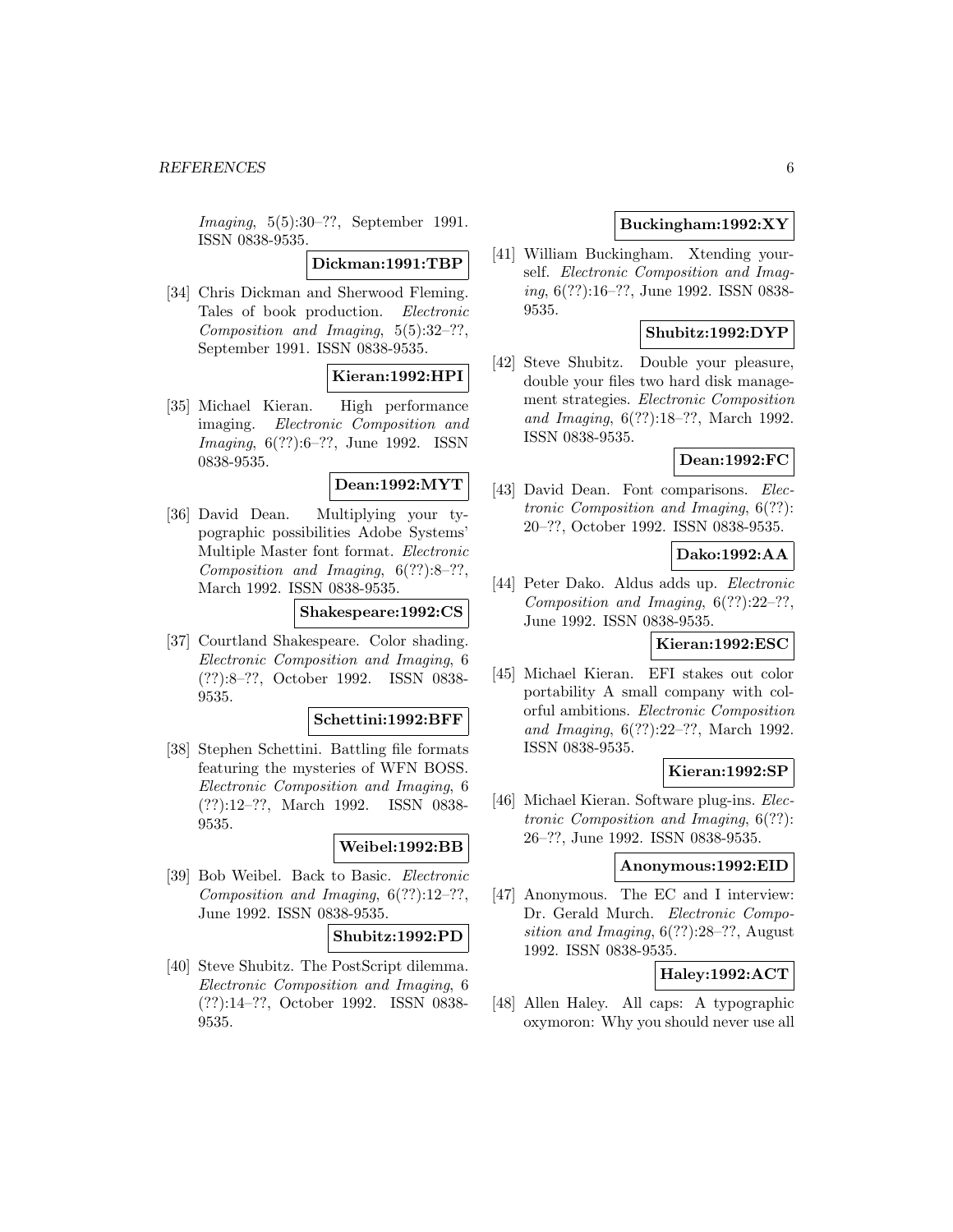capital letters. Electronic Composition and Imaging, 6(??):28–??, October 1992. ISSN 0838-9535.

**Lovaas:1992:SPO**

[49] Maggie Lovaas and Felix Kramer. Some practical observations on backup. Electronic Composition and Imaging, 6(??): 30–??, March 1992. ISSN 0838-9535.

# **Olson:1992:EIT**

[50] SCOTT Olson. The EC and I interview: Two opposing views of scanners. Electronic Composition and Imaging, 6(??): 32–??, October 1992. ISSN 0838-9535.

**Dako:1992:PTY**

[51] Peter Dako. Plenty of type, yours for the online asking. Electronic Composition and Imaging, 6(??):34–??, March 1992. ISSN 0838-9535.

#### **Kieran:1992:PIE**

[52] Michael Kieran. Powerful image editing comes to Windows. Electronic Composition and Imaging, 6(??):36–??, March 1992. ISSN 0838-9535.

#### **Olson:1992:PST**

[53] Scott Olson. Paul Sych: a type designer at work. Electronic Composition and Imaging, 6(??):36–??, October 1992. ISSN 0838-9535.

# **Olson:1992:TIE**

[54] Scott Olson. Timing is everything. *Elec*tronic Composition and Imaging, 6(??): 38–??, August 1992. ISSN 0838-9535.

### **Dako:1992:CC**

[55] PETER Dako. Cowboy in a can. Electronic Composition and Imaging, 6(??): 42–??, October 1992. ISSN 0838-9535.

### **McGuire:1992:GSB**

[56] Mark McGuire. Games are serious business. Electronic Composition and Imaging, 6(??):42–??, August 1992. ISSN 0838-9535.

### **Sherman:1992:AIN**

[57] Lee Sherman. Adobe Illustrator on the NeXT computer. Electronic Composition and Imaging,  $6(??):42-??$ , March 1992. ISSN 0838-9535.

### **Rimmer:1992:CRF**

[58] Steve Rimmer. Corel returns fire. Electronic Composition and Imaging, 6(??): 46–??, August 1992. ISSN 0838-9535.

#### **Shakespeare:1992:ROS**

[59] Courtland Shakespeare. Re-creating from other sources importing vector art reference materials. Electronic Composition and Imaging, 6(??):49–??, March 1992. ISSN 0838-9535.

#### **Schettini:1992:NFS**

[60] Stephen Schettini. Nightmare on Font Street. Electronic Composition and Imaging, 6(??):50–??, October 1992. ISSN 0838-9535.

#### **Anonymous:1992:SFC**

[61] Anonymous. Special feature: Coreldraw World Design Contest winners. Electronic Composition and Imaging, 6(??): 52–??, August 1992. ISSN 0838-9535.

### **Dickman:1992:PCS**

[62] Chris Dickman. The President and CEO of Storm Technology discusses file compression issues. Electronic Composition and Imaging, 6(??):52–??, March 1992. ISSN 0838-9535.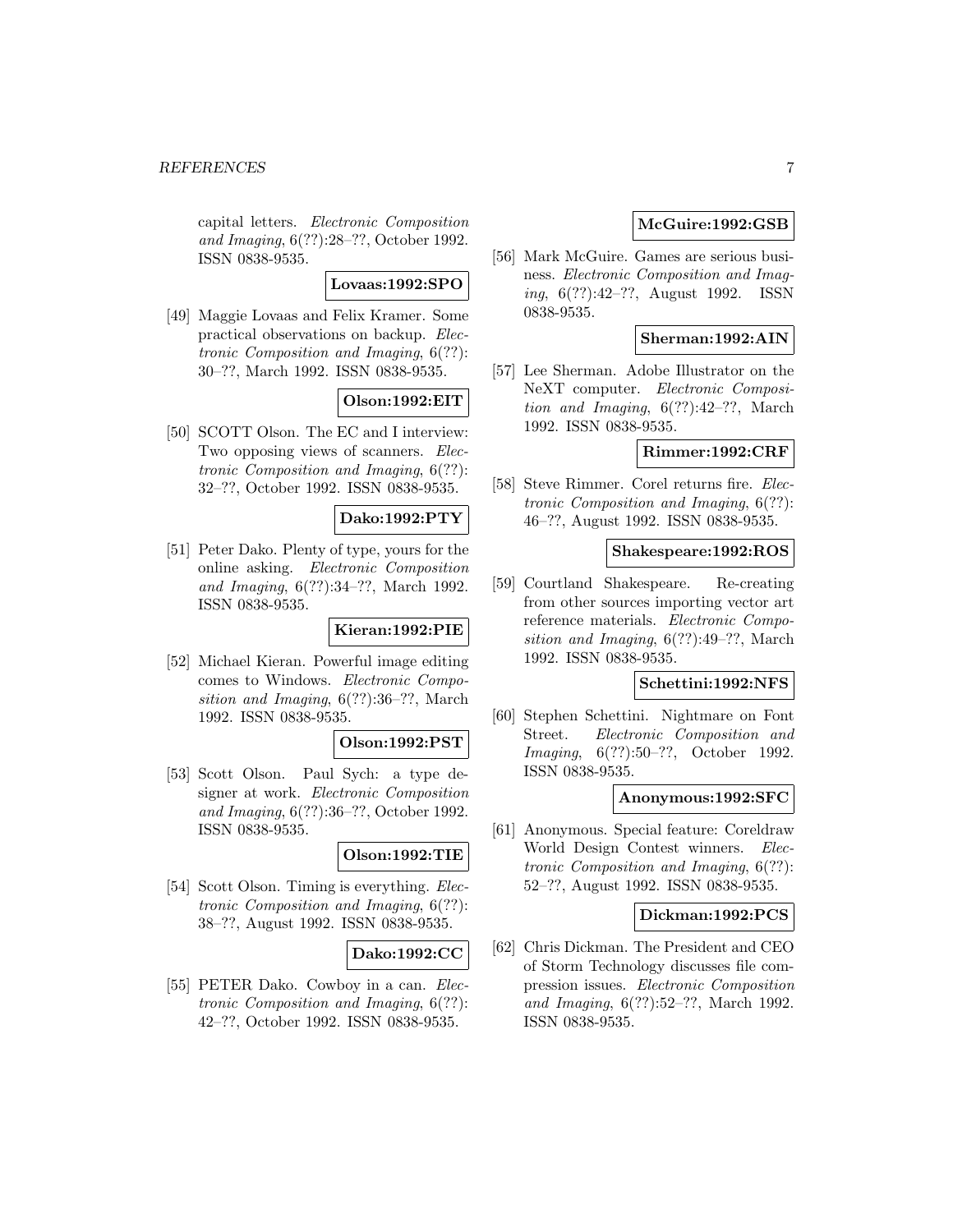### **Will-Harris:1992:GTC**

[63] Daniel Will-Harris. Good things come from small foundries. Electronic Composition and Imaging, 6(??):54–??, October 1992. ISSN 0838-9535.

#### **Will-Harris:1992:ZDD**

[64] Daniel Will-Harris. Zippity do data alleviating the full hard disk blues. Electronic Composition and Imaging, 6(??): 54–??, March 1992. ISSN 0838-9535.

#### **Chato:1992:SOE**

[65] Paul Chato. Spinning into oblivion electrons dancing on your read-write heads. Electronic Composition and Imaging, 6 (??):57–??, March 1992. ISSN 0838- 9535.

### **Dako:1992:SM**

[66] Peter Dako. Scan by me. Electronic Composition and Imaging,  $6(??):58-??$ , August 1992. ISSN 0838-9535.

#### **Roth:1992:FGF**

[67] Steve Roth. Fred's got the FAX. Electronic Composition and Imaging, 6(??): 78–??, October 1992. ISSN 0838-9535.

### **Shubitz:1993:NIL**

[68] Steve Shubitz. Nine is a lucky number: Applications for the PostScript printer. Electronic Composition and Imaging, 7 (1):8–??, January 1993. ISSN 0838-9535.

#### **Will-Harris:1993:CCI**

[69] Daniel Will-Harris. Creating a corporate identity. Electronic Composition and Imaging, 7(1):12–??, January 1993. ISSN 0838-9535.

### **Dean:1993:NMP**

[70] David Dean. A new medium for PC fonts: CD-ROM's time has come. Electronic Composition and Imaging, 7(1): 14–??, January 1993. ISSN 0838-9535.

### **ECI:1993:FAE**

[71] EC and I Staff. The fourth annual EC and I service bureau directory, part I. Electronic Composition and Imaging, 7 (1):20–??, January 1993. ISSN 0838- 9535.

#### **Shilling:1993:EIP**

[72] Gary Shilling. The EC and I interview: Paul Brainerd. Electronic Composition and Imaging, 7(1):38–??, January 1993. ISSN 0838-9535.

#### **Schettini:1993:FIO**

[73] Stephen Schettini. File import and output problems solved. Electronic Composition and Imaging, 7(1):42–??, January 1993. ISSN 0838-9535.

#### **Roth:1993:IMF**

[74] Steve Roth. Imaginary media: Fred says to stop chasing rainbows. Electronic Composition and Imaging, 7(1): 54–??, January 1993. ISSN 0838-9535.

### **Anonymous:1993:DYK**

[75] Anonymous. Do you know printing? Electronic Composition and Imaging, 7 (2):6–??, March 1993. ISSN 0838-9535.

#### **Shakespeare:1993:UFL**

[76] Courtland Shakespeare. Use the force, Luke. Electronic Composition and Imaging, 7(2):8–??, March 1993. ISSN 0838- 9535.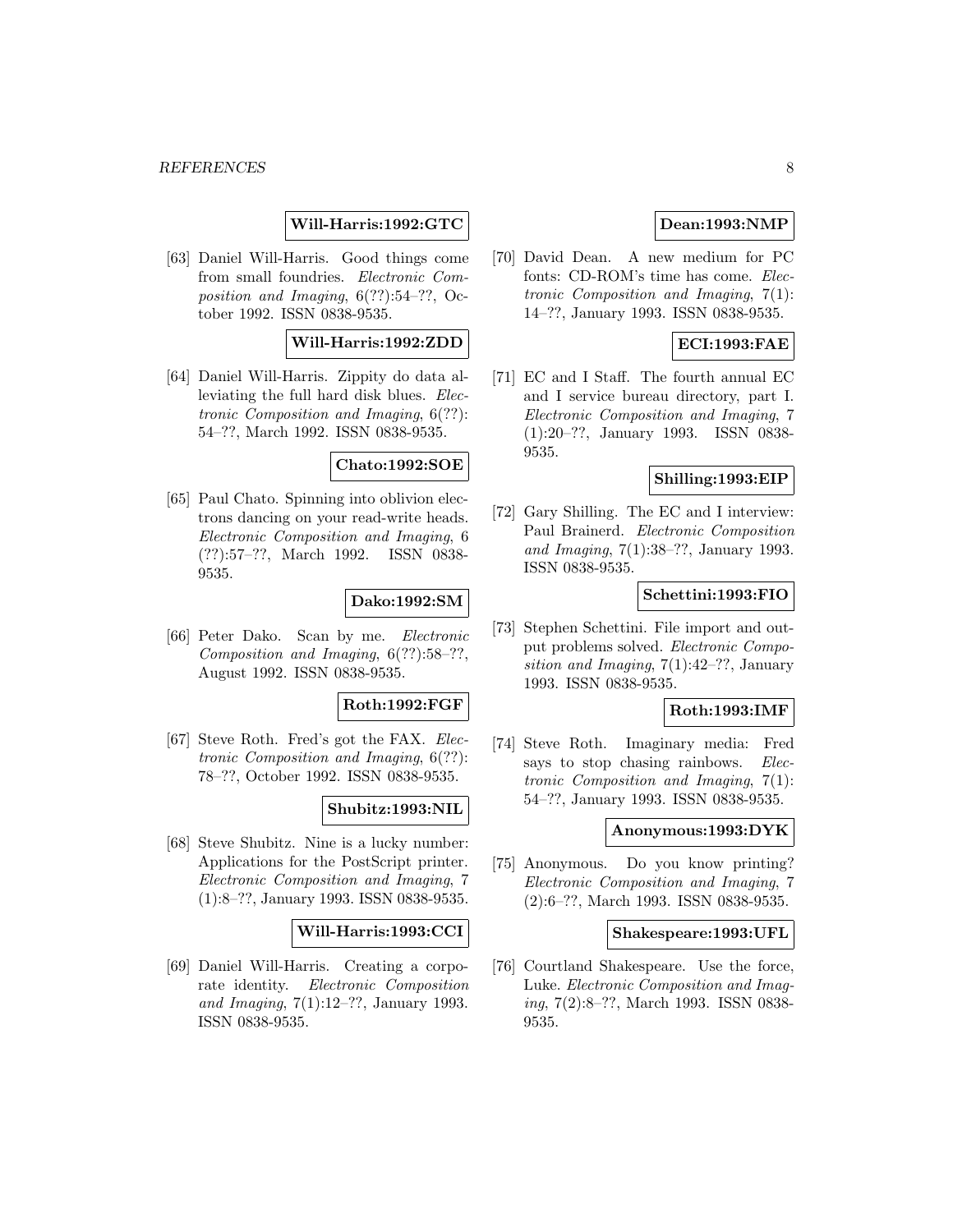#### *REFERENCES* 9

### **Dean:1993:WNS**

[77] David Dean. Who needs service bureaus? Electronic Composition and Imaging, 7(2):12–??, March 1993. ISSN 0838-9535.

### **Shubitz:1993:XY**

[78] Steve Shubitz. Xpress yourself! Electronic Composition and Imaging, 7(2): 18–??, March 1993. ISSN 0838-9535.

# **Rimmer:1993:CP**

[79] Steve Rimmer. CorelDraw and PostScript. Electronic Composition and Imaging, 7(2):22–??, March 1993. ISSN 0838-9535.

### **Olson:1993:VP**

[80] Scott Olson. The virtual printer. Electronic Composition and Imaging, 7(2): 26–??, March 1993. ISSN 0838-9535.

### **Anonymous:1993:PK**

[81] Anonymous. Paper knowledge. Electronic Composition and Imaging, 7(2): 28–??, March 1993. ISSN 0838-9535.

### **Anonymous:1993:FNS**

[82] Anonymous. Finding new shoals after a smooth sail. Electronic Composition and Imaging, 7(2):30–??, March 1993. ISSN 0838-9535.

#### **Will-Harris:1993:DC**

[83] Daniel Will-Harris. Designers and clients. Electronic Composition and Imaging, 7(2):32–??, March 1993. ISSN 0838-9535.

#### **Schettini:1993:CEM**

[84] Stephen Schettini. Correcting the error messages. Electronic Composition and Imaging, 7(2):36–??, March 1993. ISSN 0838-9535.

#### **Anonymous:1993:PFB**

[85] Anonymous. Productivity from frontend to back-end. Electronic Composition and Imaging, 7(2):42–??, March 1993. ISSN 0838-9535.

### **Roth:1993:DKS**

[86] Steve Roth. Debunking Kodak's starryeyed vision for Photo CD. Electronic Composition and Imaging, 7(2):54–??, March 1993. ISSN 0838-9535.

### **Shakespeare:1993:VGR**

[87] Courtland Shakespeare. VR gets real. Electronic Composition and Imaging, 7 (3):8–??, May 1993. ISSN 0838-9535.

### **Shubitz:1993:FIN**

[88] Steve Shubitz. Fast is never fast enough. Electronic Composition and Imaging, 7 (3):12–??, May 1993. ISSN 0838-9535.

#### **Schettini:1993:SBW**

[89] Stephen Schettini. Service bureaus: Windows is here to stay. Electronic Composition and Imaging, 7(3):16–??, May 1993. ISSN 0838-9535.

### **Mills:1993:SFH**

[90] JULIAN Mills. Survival of the film house. Electronic Composition and Imaging, 7(3):20–??, May 1993. ISSN 0838-9535.

#### **Stewart:1993:DPW**

[91] Maureen Stewart. Digital photography: What you need to know. Electronic Composition and Imaging, 7(3):24–??, May 1993. ISSN 0838-9535.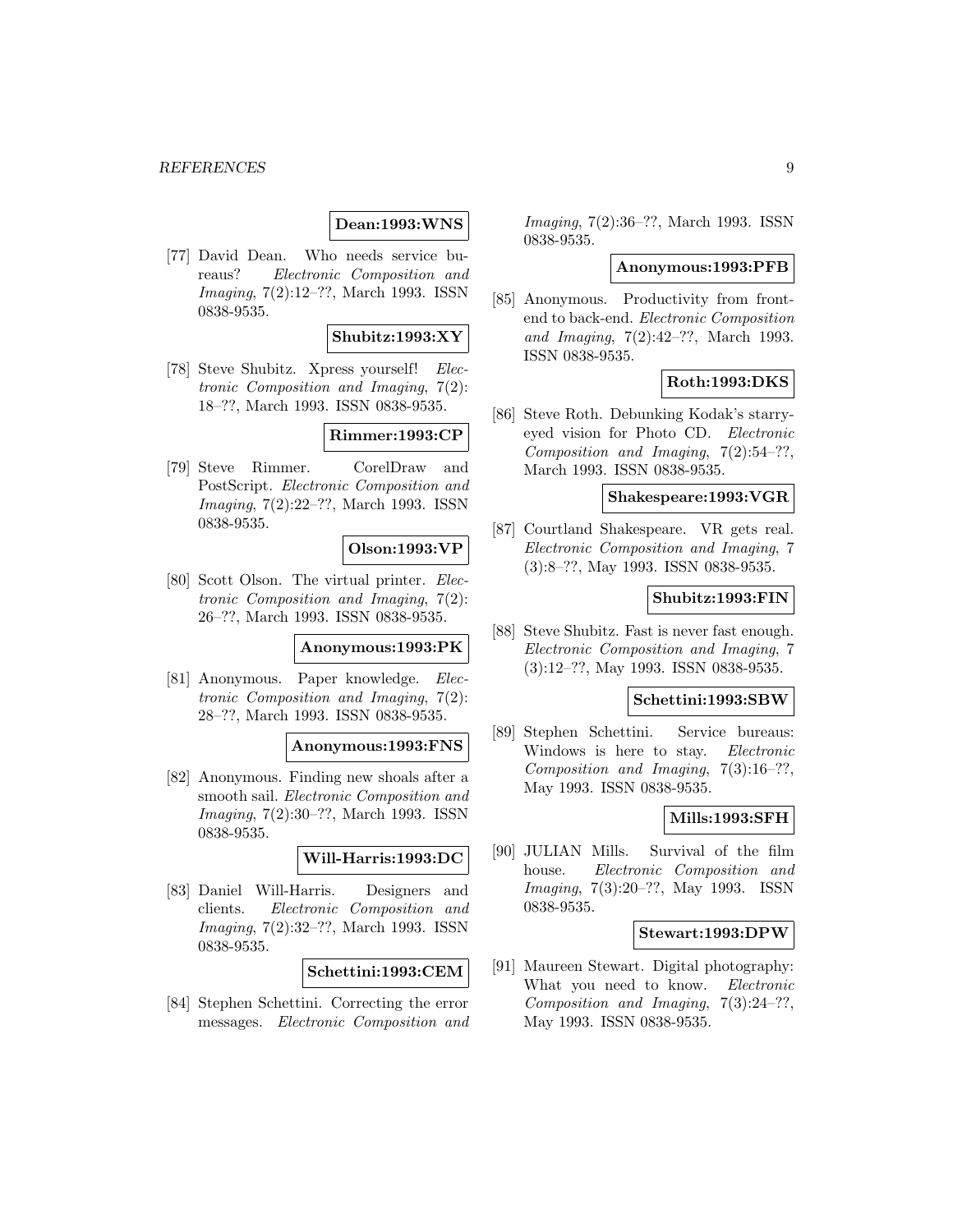### **Olson:1993:EIA**

[92] Scott Olson. The EC and I interview: Alec Couckuyt. Electronic Composition and Imaging, 7(3):30–??, May 1993. ISSN 0838-9535.

### **Dean:1993:WFM**

[93] David Dean. Windows font management. Electronic Composition and Imaging, 7(3):32–??, May 1993. ISSN 0838- 9535.

### **Will-Harris:1993:LPT**

[94] Daniel Will-Harris. Less perfect type. Electronic Composition and Imaging, 7 (3):36–??, May 1993. ISSN 0838-9535.

### **Roth:1993:FLF**

[95] Steve Roth. Fred looks to the future. Electronic Composition and Imaging, 7 (3):46–??, May 1993. ISSN 0838-9535.

**Anonymous:1993:MWC**

[96] Anonymous. Out my window—why color? Electronic Composition and Imaging, 7(4):6–??, July 1993. ISSN 0838-9535.

**Shakespeare:1993:EL**

[97] Courtland Shakespeare. The electronic look. Electronic Composition and Imaging, 7(4):8–??, July 1993. ISSN 0838- 9535.

### **Schettini:1993:HWH**

[98] Stephen Schettini. How to work with high-quality color on the PC. Electronic Composition and Imaging,  $7(4):14-??$ , July 1993. ISSN 0838-9535.

### **Dean:1993:SEF**

[99] David Dean. Special effects font software. Electronic Composition and Imaging, 7(4):16–??, July 1993. ISSN 0838- 9535.

#### **Shubitz:1993:ML**

[100] Steve Shubitz. The missing link. Electronic Composition and Imaging, 7(4): 18–??, July 1993. ISSN 0838-9535.

### **Mcilroy:1993:DCF**

[101] Thad Mcilroy. Has desktop color finally caught the high end? Electronic Composition and Imaging, 7(4):22–??, July 1993. ISSN 0838-9535.

### **Will-Harris:1993:BRL**

[102] Daniel Will-Harris. Bad reviews, lazy users. Electronic Composition and Imaging, 7(4):32–??, July 1993. ISSN 0838- 9535.

### **Schettini:1993:SB**

[103] Stephen Schettini. Seybold Boston 1993. Electronic Composition and Imaging, 7 (4):33–??, July 1993. ISSN 0838-9535.

### **Anonymous:1993:WDT**

[104] Anonymous. Welcome to desktop – some triumphs and some tragedies. Electronic Composition and Imaging, 7(4): 36–??, July 1993. ISSN 0838-9535.

#### **Anonymous:1993:NTL**

[105] Anonymous. New toys — the latest hardware and software. *Electronic Com*position and Imaging, 7(4):38–??, July 1993. ISSN 0838-9535.

### **Roth:1993:FGE**

[106] Steve Roth. Fred goes editorial. *Elec*tronic Composition and Imaging, 7(4): 46–??, July 1993. ISSN 0838-9535.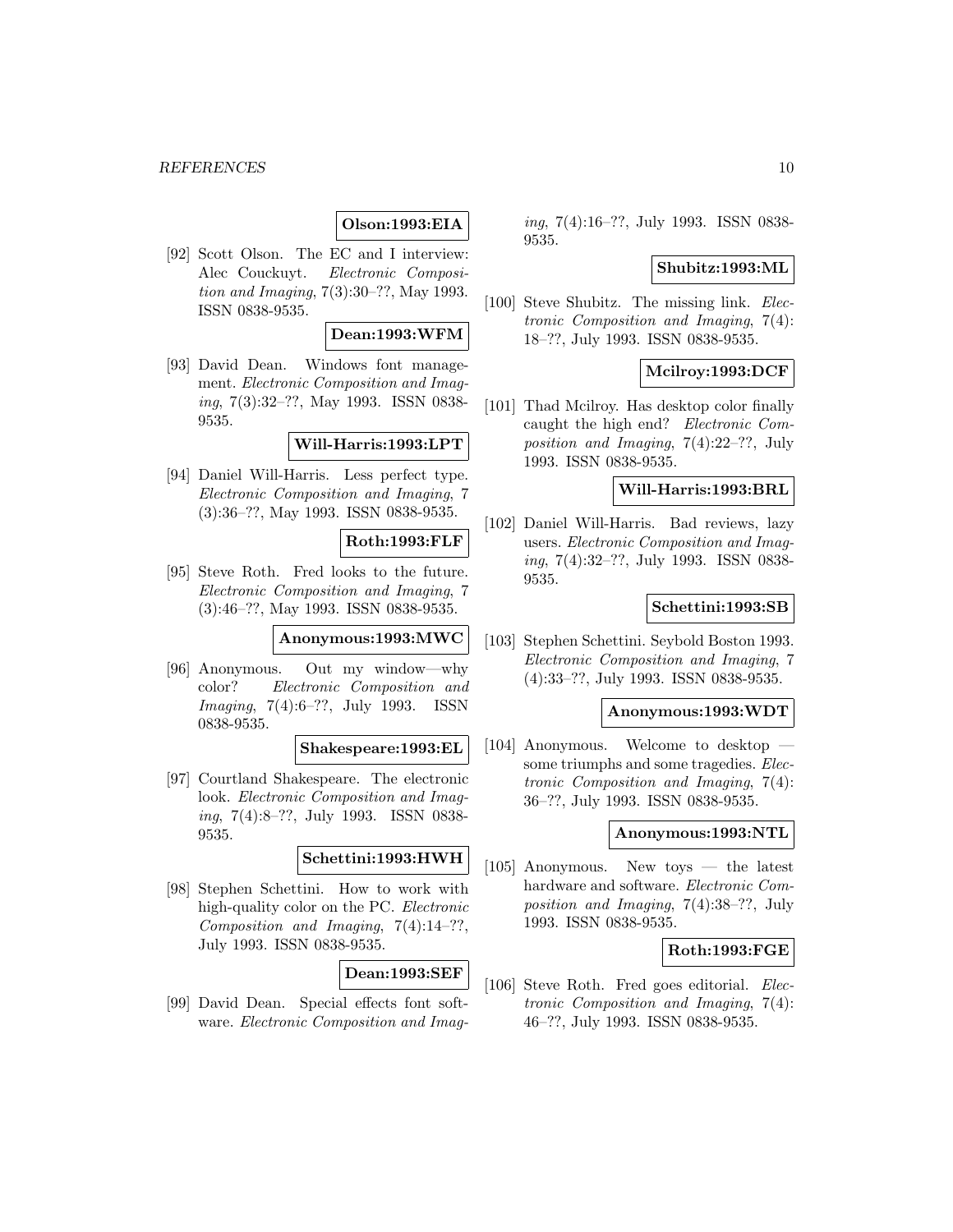#### *REFERENCES* 11

### **Stewart:1993:CSW**

[107] John Stewart. Color scanning: Why you need to know densitometry. Electronic Composition and Imaging, 7(5): 24–??, September 1993. ISSN 0838-9535.

### **Olson:1993:SS**

[108] Scott Olson. A strategy for success. Electronic Composition and Imaging, 7 (5):26–??, September 1993. ISSN 0838- 9535.

### **Schettini:1993:BYP**

[109] Stephen Schettini. Boost your performance. Electronic Composition and Imaging, 7(5):30–??, September 1993. ISSN 0838-9535.

#### **Anonymous:1993:EA**

[110] Anonymous. Environmental awareness. Electronic Composition and Imaging, 7 (6):6–??, November 1993. ISSN 0838- 9535.

#### **Anonymous:1993:TWC**

[111] Anonymous. The top-prize winners: The Canadian Computer Graphics Association's annual computer graphics awards. Electronic Composition and Imaging, 7(6):10–??, November 1993. ISSN 0838-9535.

#### **Shakespeare:1993:BBR**

[112] Courtland Shakespeare. Bridge to boiler room: There's still a lot of engineering below the decks of electronic creativity. Electronic Composition and Imaging, 7 (6):12–??, November 1993. ISSN 0838- 9535.

#### **Dean:1993:SI**

[113] David Dean. Sending it out. Electronic Composition and Imaging,  $7(6):16-??$ , November 1993. ISSN 0838-9535.

#### **Anonymous:1993:HWD**

[114] Anonymous. How we did it. Electronic Composition and Imaging, 7(6):18–??, November 1993. ISSN 0838-9535.

### **Schettini:1993:CCA**

[115] Stephen Schettini. Corel Coreldraw! 4.0: All the bugs, quirks, strengths and weakness of this major program upgrade. Electronic Composition and Imaging, 7 (6):20–??, November 1993. ISSN 0838- 9535.

### **Schettni:1993:CCA**

[116] Stephen Schettni. Corel Coreldraw! 4.0: All the bugs, quirks, strengths and weakness of this major program upgrade. Electronic Composition and Imaging, 7 (6):20–??, November 1993. ISSN 0838- 9535.

# **Olson:1993:HHL**

[117] Scott Olson. High-speed, high-volume laser printers: The last step. don't forget this important output option. Electronic Composition and Imaging, 7(6): 24–??, November 1993. ISSN 0838-9535.

### **Rosen:1993:AAN**

[118] David Rosen. Adobe Acrobat: The next step in imaging: Acrobat, designed to share formatted pages over networks, telephone lines and between platforms, has been getting a lot of attention. But how does it work? How can users benefit? EC and I takes a close look. Electronic Composition and Imaging, 7(6): 28–??, November 1993. ISSN 0838-9535.

#### **Shubitz:1993:TTT**

[119] Steve Shubitz. Type tips and tricks with the Big 6. Electronic Composi-